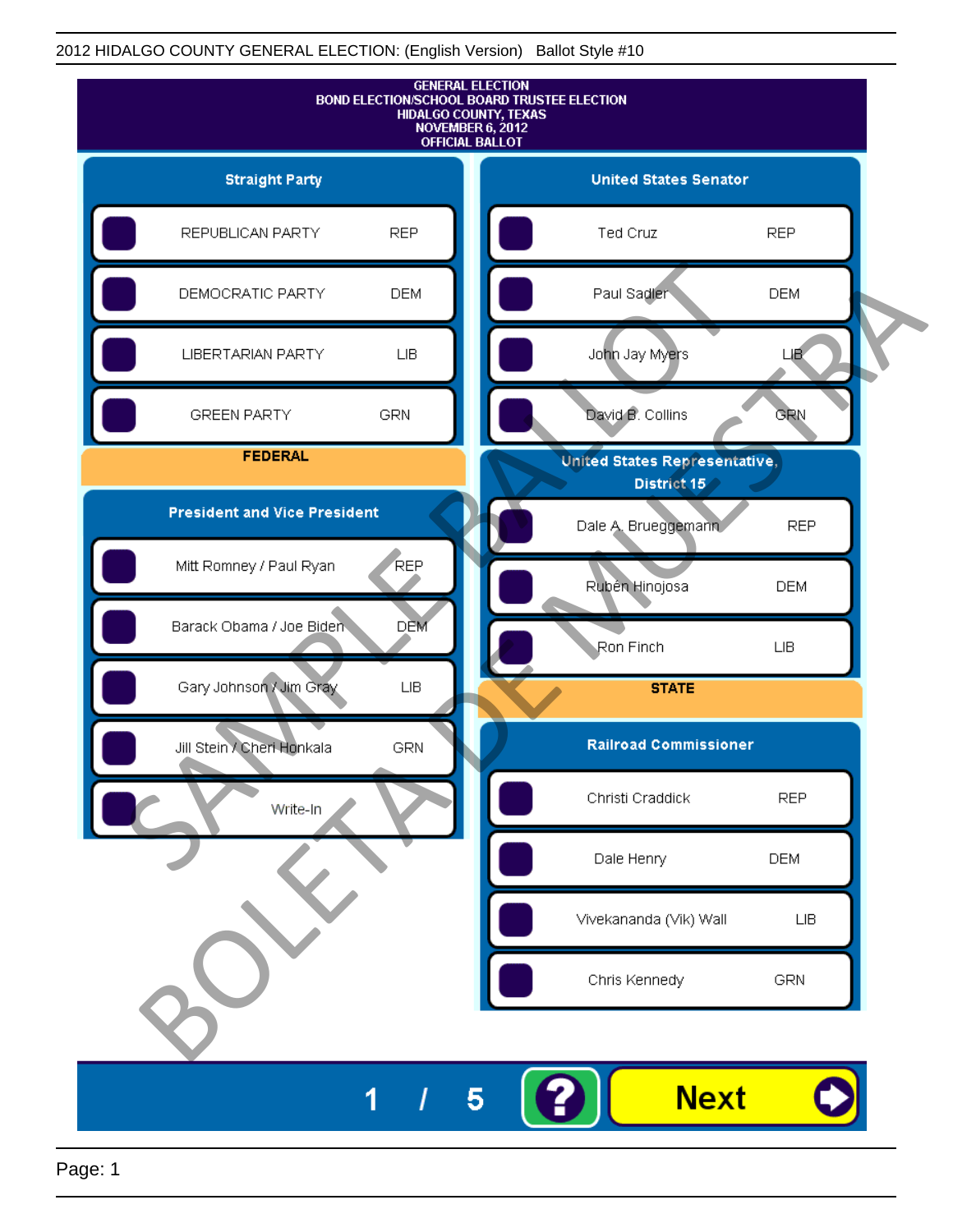

Page: 2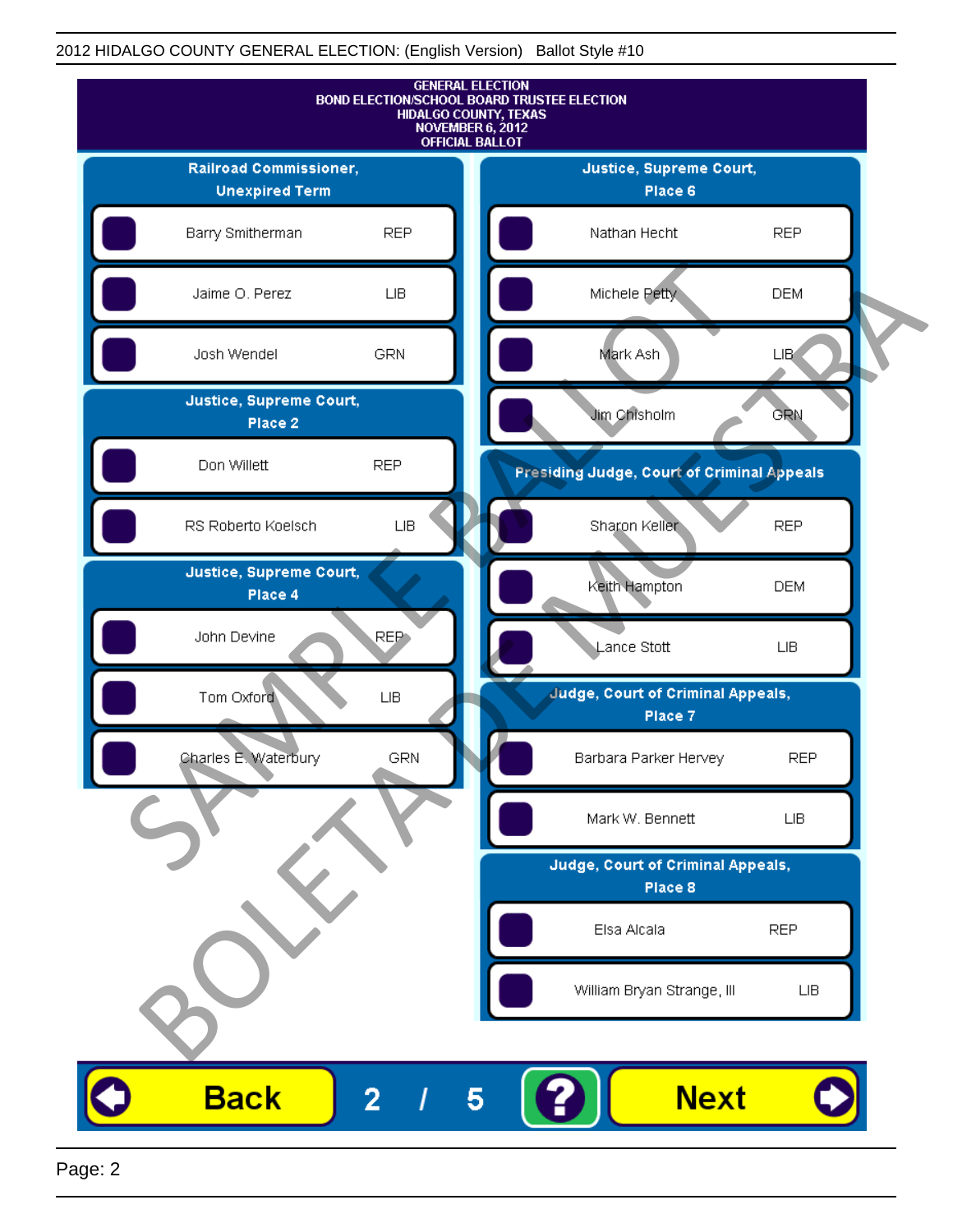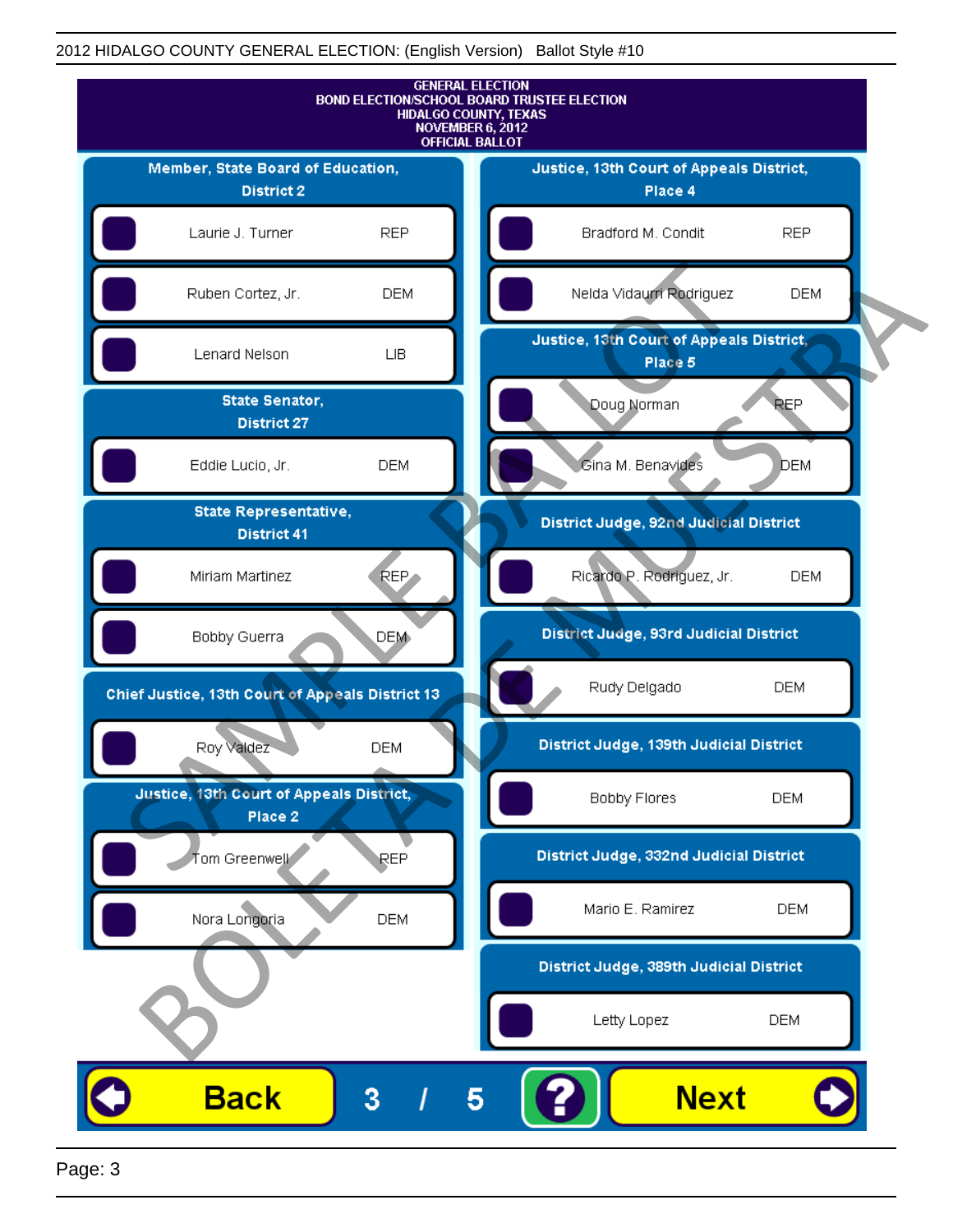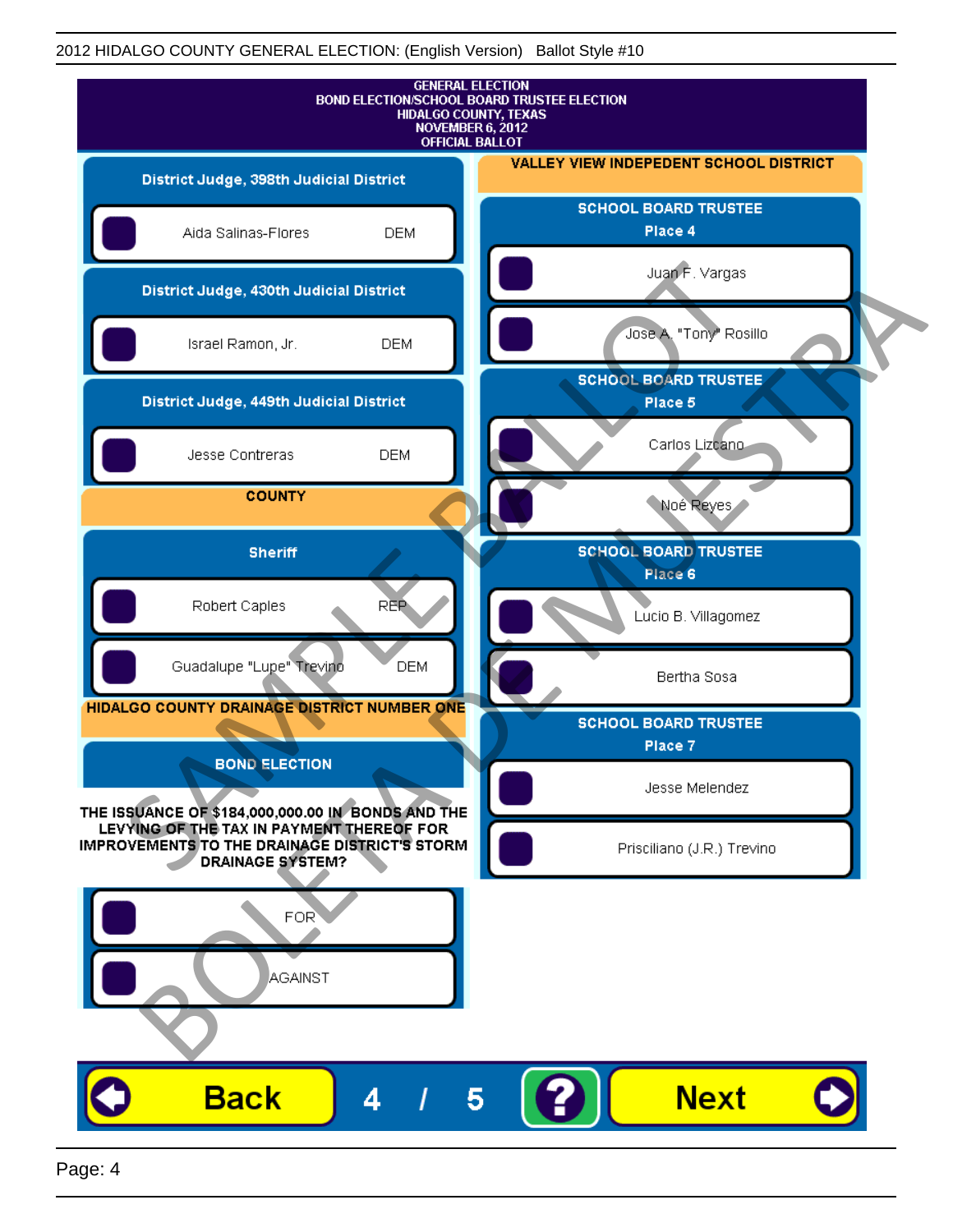## **GENERAL ELECTION** BOND ELECTION/SCHOOL BOARD TRUSTEE ELECTION<br>HIDALGO COUNTY, TEXAS<br>NOVEMBER 6, 2012 **OFFICIAL BALLOT**

Review

#### UNOPPOSED CANDIDATES DECLARED ELECTED

Judge, County Court at Law No. 7 Sergio Valdez (DEM)

County Tax Assessor-Collector

Fall Paul Visitera, Precinct No. 1<br>
County Commissioner, Precinct No. 1<br>
SAC. Cutellar Jr. (DEM)<br>
County Commissioner, Precinct No. 2<br>
Ulattice of the Peace, Precinct No. 2 Place 1<br>
Counter M. "Bobby" Contrers (DEM)<br>
Ulatt County Commissioner, Precinct No. 1<br>
Accounts: A County Commissioner, Precinct No. 3<br>
Use of the Peace, Precinct No. 1<br>
Siste of the Peace, Precinct No. 1<br>
There is a control of the County Commission (DEM)<br>
There is a cont

**Back** 

5

5

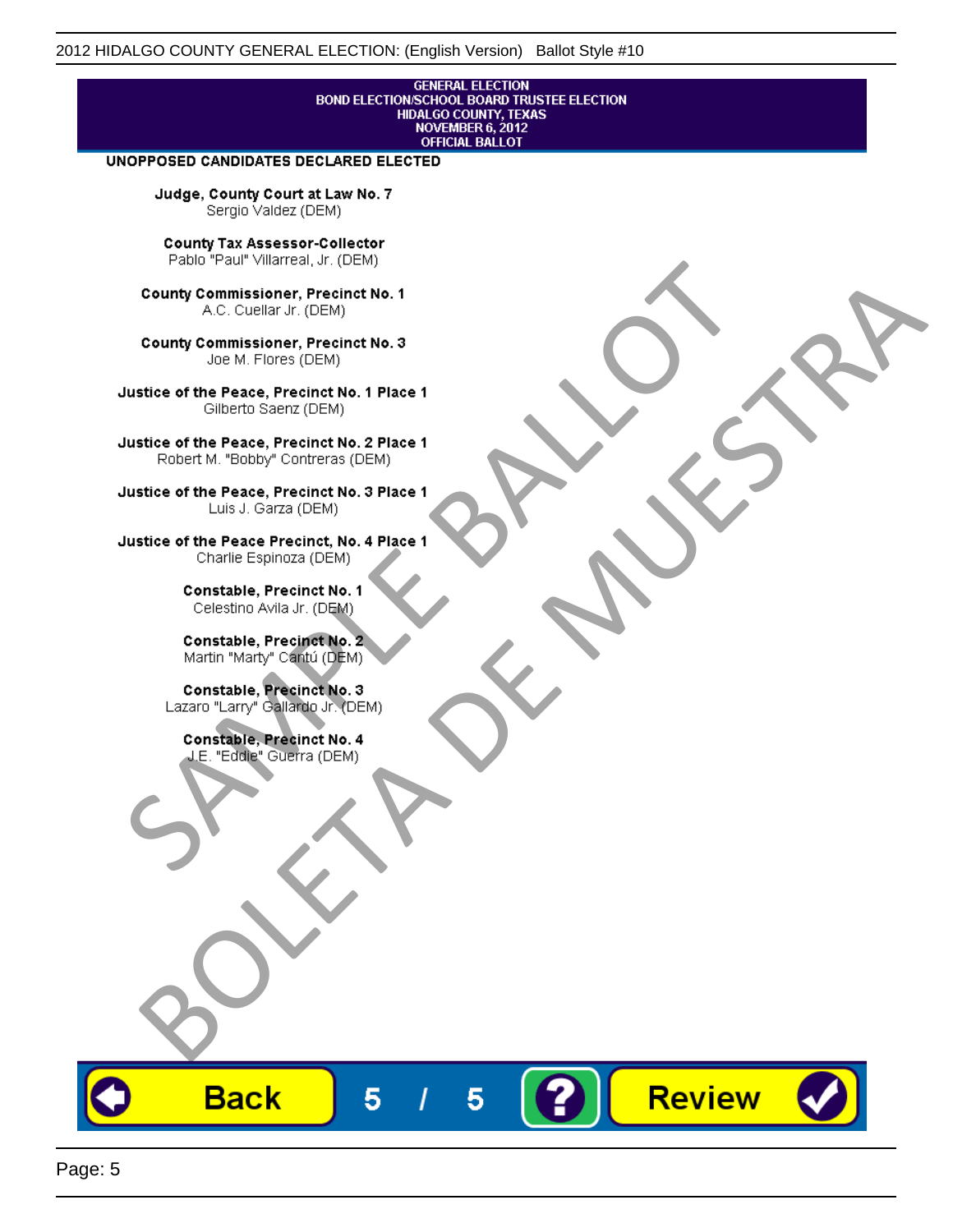# **Summary Ballot Instructions**

Press the candidate name or contest title to return to a contest.

Vote button will light up when

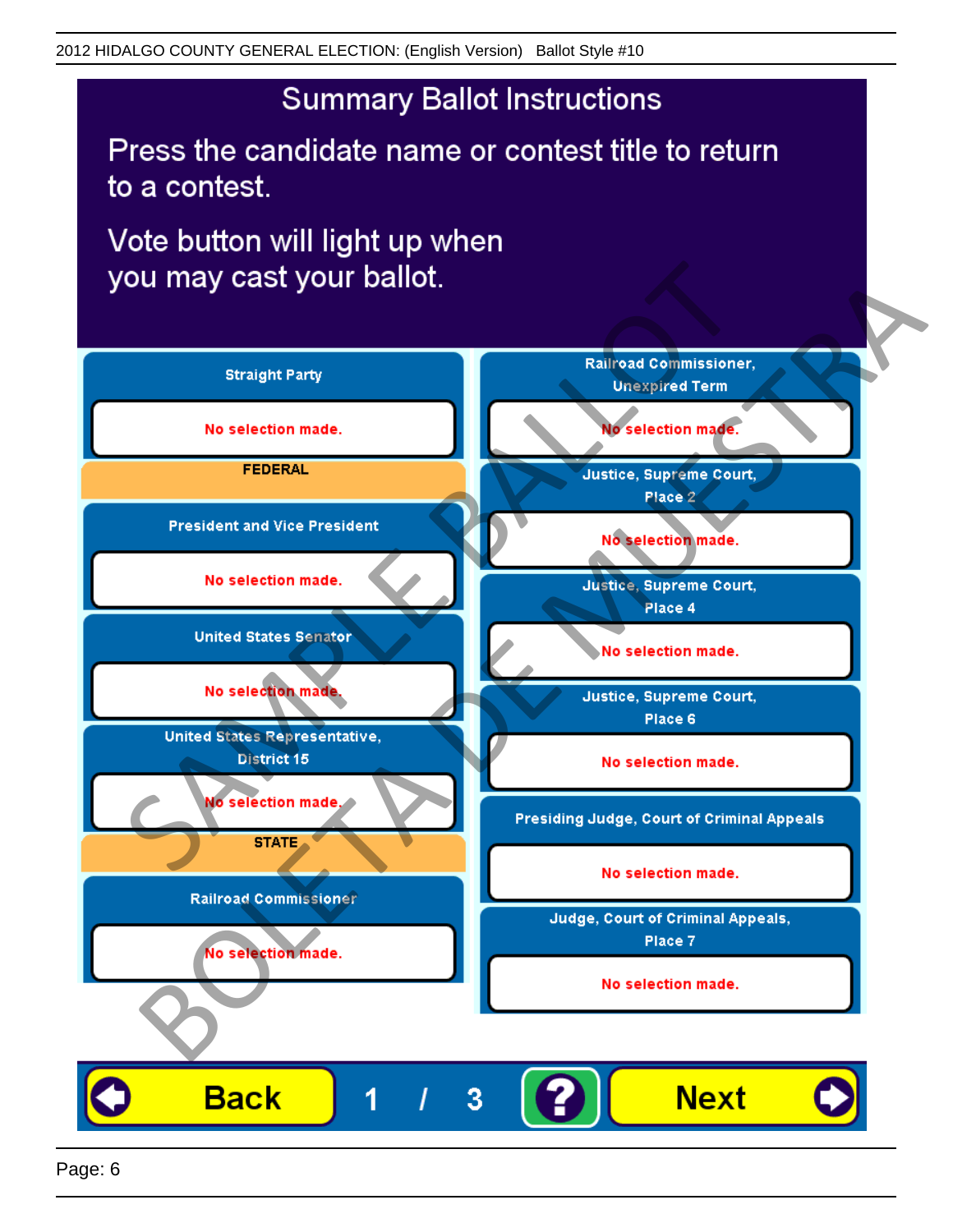## **Summary Ballot Instructions**

Press the candidate name or contest title to return to a contest.

Vote button will light up when